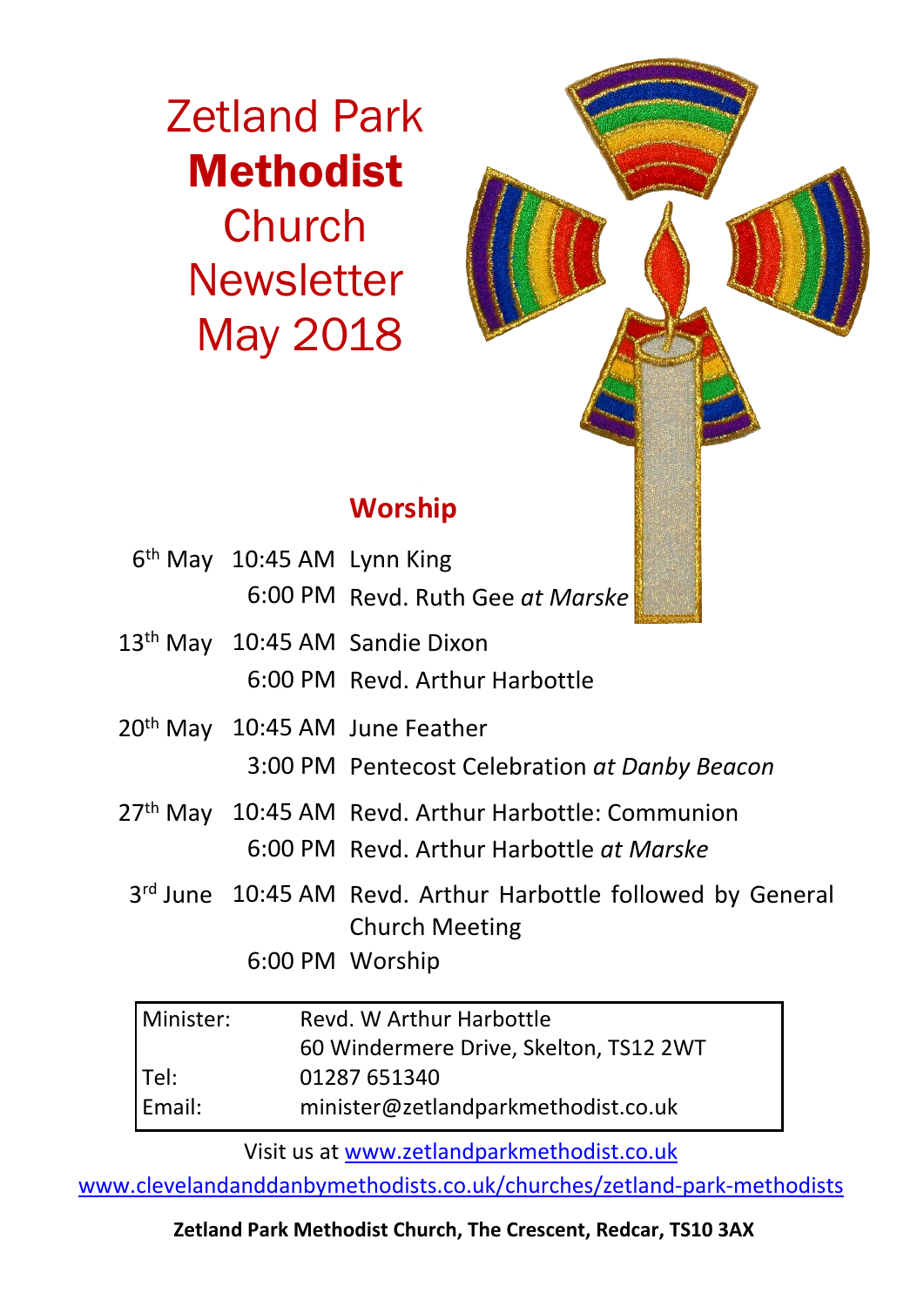As I am sure I have said, probably countless times before, that there are very few television programmes which I consider worth watching.

However, amongst those small number I 'enjoy' is DIY SOS, which records the efforts of a team of housing experts to transform the home of someone who really needs a lift in life and whose house is a major problem in one way or another! Within a very tight timescale, and using, mainly, the voluntarily offered labour of house-building tradespersons and donated materials supplied by companies who show some compassion, they achieve some incredible transformations.

At the end of each show, those who have worked for free on the house, often dozens of them, are invited to meet with the family as they view their newly transformed home. I just love watching as burley builders, electricians, plumbers, plasterers, etc, etc, etc are moved to tears through their compassionate connection which people in need and the realisation of just what their help has meant to others.

In John 13 Jesus is recorded as having told his disciples to "love one another as I have loved you." Of course, we know that Jesus loves us so much that he stopped at nothing, even going to the cross out of compassion for us, yes, you and me! So let us be moved again with compassion as we gaze out on the world and see what we can do to help others experience God's love and care through our actions.

Arthur

### **Advance notices**

**Bible Month** takes place in June and is an opportunity for Methodists around the country to engage, this year, in a study of the Book of Jonah. This will take place in the Redcar Section on the Sunday evenings in June as marked on the Plan in the form of Cafe-style services.

The **General Church Meeting** takes place on 3rd June. This meeting is for everyone active in the life of the church to contribute to our thinking about our future activities and events so Church Council has a clear idea of how we want them to lead us. It is, of course, also the time when we elect our Church Stewards and representatives to Church Council for the next year watch out for the notices about the nomination process nearer the time.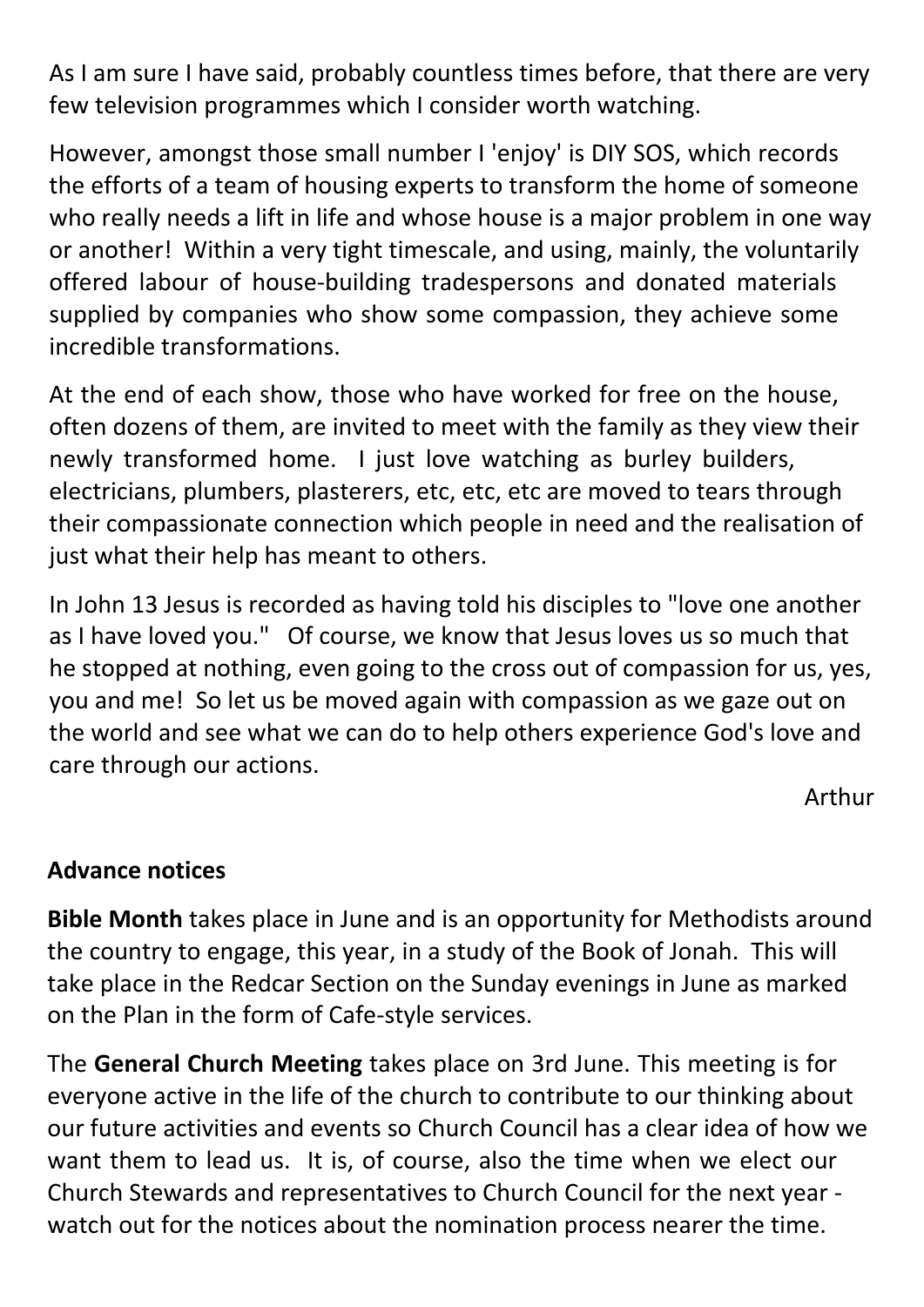# **CHRISTIAN AID WEEK**

## **13th – 19th May**

Hi, Christian Aid week is upon us again: Zetland Park has a long tradition

of embracing this opportunity to put faith into action, witnessing our commitment to Christ and loving our neighbours.

There are a number of ways in which you can get involved. We will again have the opportunity to witness to friends, family and neighbours through the envelope collections. If you are able then I would appreciate any offers to do house to house collection, if not then could you take envelopes for friends or family?

This year our fundraising effort is a cake stall in the fover after worship on the  $13<sup>th</sup>$  May. This being a Sunday cakes will not be for sale but please help yourself and if you want to make a donation to Christian Aid that would be lovely. It would also be lovely if anyone could support this by baking as you may know my domestic and culinary skills are limited!

christian

### **FRIDAY @ TEN**

The next meetings will be at 10am on:

Friday 25rd May

Come and join us and enjoy a cuppa!

Thank you. Sandie

Our next **Coffee Morning** takes place on Saturday 2<sup>nd</sup> June at 10 am. Proceeds in aid of the Network (MWIB) project